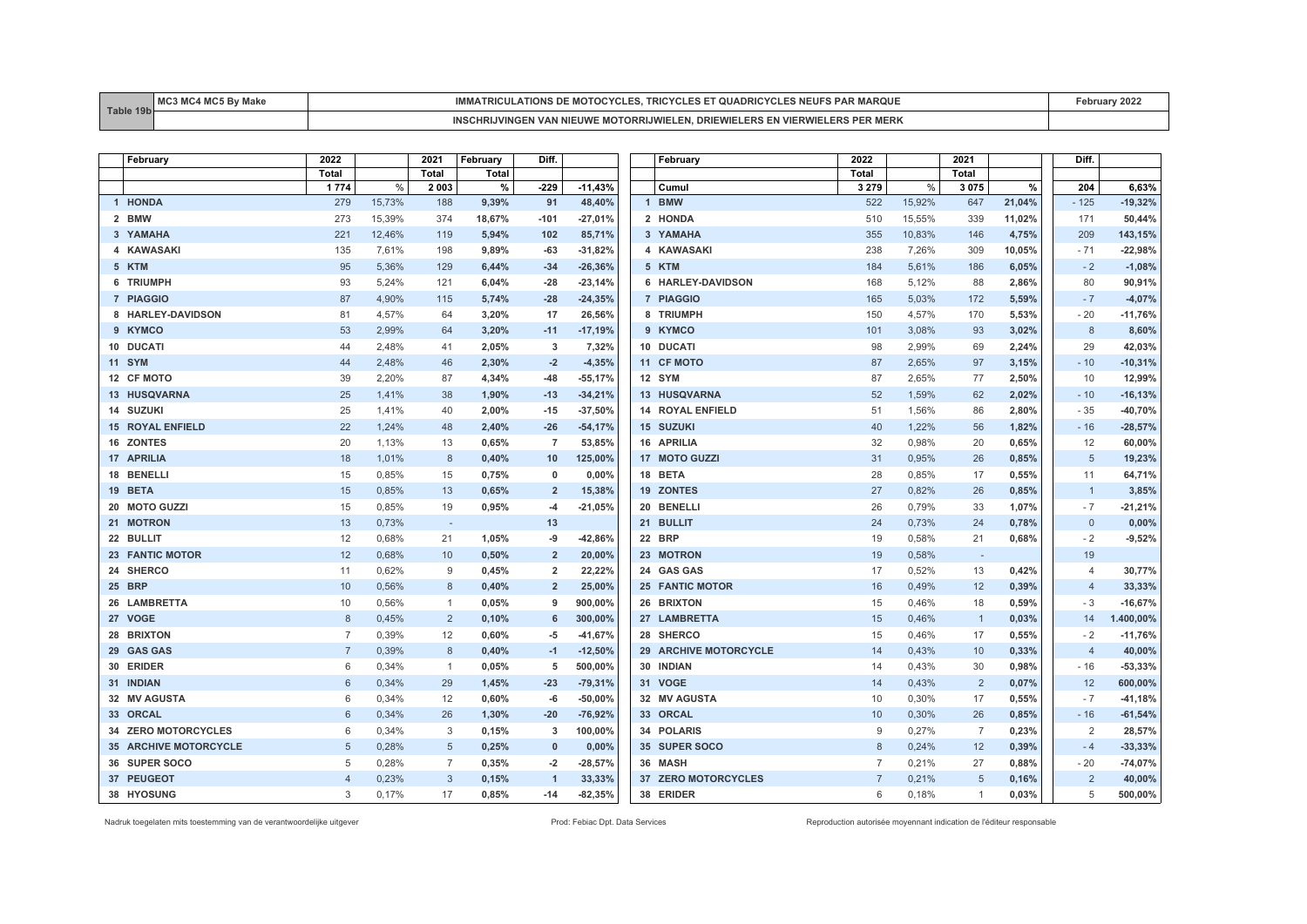|                       | MC3 MC4 MC5 By Make      |                                                                               | IMMATRICULATIONS DE MOTOCYCLES, TRICYCLES ET QUADRICYCLES NEUFS PAR MARQUE |                          |          |                         |                  |  |                          |                           |       |                          | February 2022 |                |           |
|-----------------------|--------------------------|-------------------------------------------------------------------------------|----------------------------------------------------------------------------|--------------------------|----------|-------------------------|------------------|--|--------------------------|---------------------------|-------|--------------------------|---------------|----------------|-----------|
| Table 19b             |                          | INSCHRIJVINGEN VAN NIEUWE MOTORRIJWIELEN, DRIEWIELERS EN VIERWIELERS PER MERK |                                                                            |                          |          |                         |                  |  |                          |                           |       |                          |               |                |           |
| February              |                          | 2022                                                                          |                                                                            | 2021                     | February | Diff.                   |                  |  | February                 | 2022                      |       | 2021                     |               | Diff.          |           |
|                       |                          | <b>Total</b>                                                                  |                                                                            | Total                    | Total    |                         |                  |  |                          | Total                     |       | Total                    |               |                |           |
|                       |                          | 1774                                                                          | $\%$                                                                       | 2 0 0 3                  | %        | $-229$                  | $-11,43%$        |  | Cumul                    | 3 2 7 9                   | $\%$  | 3075                     | $\%$          | 204            | 6,63%     |
| 39 MASH               |                          | 3                                                                             | 0,17%                                                                      | 21                       | 1,05%    | $-18$                   | $-85,71%$        |  | 39 HYOSUNG               | 6                         | 0,18% | 21                       | 0,68%         | $-15$          | $-71,43%$ |
| <b>40 POLARIS</b>     |                          | 3                                                                             | 0,17%                                                                      | 6                        | 0,30%    | -3                      | $-50,00%$        |  | 40 PEUGEOT               | 6                         | 0,18% | 6                        | 0,20%         | $\mathbf 0$    | 0,00%     |
| 41 VENT               |                          | 3                                                                             | 0,17%                                                                      | 3                        | 0,15%    | $\mathbf{0}$            | 0,00%            |  | <b>41 MONDIAL</b>        | 5                         | 0,15% | 8                        | 0,26%         | $-3$           | $-37,50%$ |
| 42 HUAIHAI            |                          | $\overline{2}$                                                                | 0,11%                                                                      | $\sim$                   |          | $\overline{2}$          |                  |  | 42 MONTESA               | 5                         | 0,15% |                          |               | 5              |           |
| <b>43 MONDIAL</b>     |                          | $\overline{2}$                                                                | 0,11%                                                                      | 8                        | 0,40%    | -6                      | $-75,00%$        |  | 43 NECO                  | $\sqrt{5}$                | 0,15% | 8                        | 0,26%         | $-3$           | $-37,50%$ |
| <b>44 MONTESA</b>     |                          | $\overline{2}$                                                                | 0,11%                                                                      | ÷.                       |          | $\overline{2}$          |                  |  | 44 SEGWAY                | 5                         | 0,15% |                          |               | 5              |           |
| 45 NECO               |                          | $\overline{2}$                                                                | 0,11%                                                                      | 8                        | 0,40%    | -6                      | $-75,00%$        |  | <b>45 SILENCE</b>        | $\overline{4}$            | 0,12% | $\mathbf{1}$             | 0,03%         | $\mathbf{3}$   | 300,00%   |
| 46 ROTOM              |                          | 2                                                                             | 0,11%                                                                      | $\mathbf{1}$             | 0,05%    | $\overline{1}$          | 100,00%          |  | <b>46 VANDERHALL</b>     | $\overline{4}$            | 0,12% | $\overline{2}$           | 0,07%         | 2              | 100,00%   |
| 47 SEGWAY             |                          | $\overline{2}$                                                                | 0,11%                                                                      | $\overline{\phantom{a}}$ |          | $\overline{2}$          |                  |  | 47 BOOM                  | 3                         | 0,09% |                          |               | 3              |           |
| 48 SUNRA              |                          | $\sqrt{2}$                                                                    | 0,11%                                                                      | $\sim$                   |          | $\overline{\mathbf{2}}$ |                  |  | <b>48 CHANG JIANG</b>    | $\ensuremath{\mathsf{3}}$ | 0,09% | $\overline{\phantom{a}}$ |               | $\mathbf{3}$   |           |
| 49 URAL               |                          | $\overline{2}$                                                                | 0,11%                                                                      | $\overline{2}$           | 0,10%    | $\mathbf{0}$            | 0,00%            |  | <b>49 NIU</b>            | 3                         | 0,09% | $\overline{4}$           | 0,13%         | $-1$           | $-25,00%$ |
| <b>50 BOOM</b>        |                          | $\mathbf{1}$                                                                  | 0,06%                                                                      | $\sim$                   |          | $\overline{1}$          |                  |  | 50 QUADDY                | 3                         | 0,09% | $\sim$                   |               | 3              |           |
| <b>51 CHANG JIANG</b> |                          | $\overline{1}$                                                                | 0,06%                                                                      | $\overline{\phantom{a}}$ |          | $\mathbf{1}$            |                  |  | 51 VENT                  | 3                         | 0,09% | 3                        | 0,10%         | $\mathbf{0}$   | 0,00%     |
|                       | 52 ELECTRIC MOTION       | $\mathbf{1}$                                                                  | 0,06%                                                                      | $\mathbf{1}$             | 0,05%    | 0                       | 0,00%            |  | 52 ELECTRIC MOTION       | $\overline{2}$            | 0,06% | 2                        | 0,07%         | $\mathbf 0$    | 0,00%     |
| 53 HORWIN             |                          | $\overline{1}$                                                                | 0,06%                                                                      | 3                        | 0,15%    | $-2$                    | $-66,67%$        |  | 53 HORWIN                | $\overline{2}$            | 0,06% | 6                        | 0,20%         | $-4$           | $-66,67%$ |
| 54 JUNAK              |                          | $\mathbf{1}$                                                                  | 0,06%                                                                      | $\sim$                   |          | $\mathbf{1}$            |                  |  | 54 HUAIHAI               | $\overline{2}$            | 0,06% |                          |               | 2              |           |
| <b>55 NIU</b>         |                          | $\mathbf{1}$                                                                  | 0,06%                                                                      | $\overline{4}$           | 0,20%    | $-3$                    | $-75,00%$        |  | 55 MALAGUTI              | $\overline{2}$            | 0,06% | 5                        | 0,16%         | $-3$           | $-60,00%$ |
| 56 QUADDY             |                          | $\mathbf{1}$                                                                  | 0,06%                                                                      | ×.                       |          | $\overline{1}$          |                  |  | 56 QUADRO                | 2                         | 0,06% | $\overline{4}$           | 0,13%         | $-2$           | $-50,00%$ |
| 57 REWACO             |                          | -1                                                                            | 0,06%                                                                      | $\overline{\phantom{a}}$ |          | $\mathbf{1}$            |                  |  | 57 ROTOM                 | $\overline{2}$            | 0,06% | -1                       | 0,03%         | $\overline{1}$ | 100,00%   |
| 58 SILENCE            |                          | $\mathbf{1}$                                                                  | 0,06%                                                                      | $\mathbf{1}$             | 0,05%    | 0                       | 0,00%            |  | 58 SUNRA                 | $\overline{2}$            | 0,06% |                          |               | $\overline{2}$ |           |
| 59 SKYTEAM            |                          |                                                                               | 0,06%                                                                      | $\overline{2}$           | 0,10%    | $-1$                    | $-50,00%$        |  | <b>59 TRS</b>            | $\overline{2}$            | 0,06% |                          |               | $\overline{2}$ |           |
| 60 VANDERHALL         |                          | $\mathbf{1}$                                                                  | 0,06%                                                                      | $\overline{2}$           | 0,10%    | $-1$                    | $-50,00%$        |  | 60 URAL                  | $\overline{2}$            | 0,06% | 3                        | 0,10%         | $-1$           | $-33,33%$ |
| 61 YUKI               |                          | $\overline{1}$                                                                | 0,06%                                                                      | ۰                        |          | $\mathbf{1}$            |                  |  | 61 CASALINI              | $\mathbf{1}$              | 0,03% |                          |               | $\overline{1}$ |           |
| 62 ZHENHUA            |                          | $\mathbf{1}$                                                                  | 0,06%                                                                      | 3                        | 0,15%    | $-2$                    | $-66,67%$        |  | <b>62 FRISIAN MOTORS</b> | $\overline{1}$            | 0,03% | $\sim$                   |               | $\overline{1}$ |           |
| 63 AJP                |                          |                                                                               |                                                                            | $\overline{\phantom{a}}$ |          |                         |                  |  | 63 GARIA                 | $\overline{1}$            | 0,03% |                          |               | $\overline{1}$ |           |
| 64 CAN-AM             |                          |                                                                               |                                                                            | $\mathbf{1}$             | 0,05%    | $-1$                    | $-100,00%$       |  | 64 JUNAK                 | $\overline{1}$            | 0,03% |                          |               | $\overline{1}$ |           |
| 65 CASALINI           |                          |                                                                               |                                                                            | $\overline{\phantom{a}}$ |          |                         |                  |  | 65 KEEWAY                | $\overline{1}$            | 0,03% |                          |               | $\overline{1}$ |           |
| 66 DONGMA             |                          |                                                                               |                                                                            |                          |          |                         |                  |  | 66 MAGPOWER              | $\overline{1}$            | 0,03% | $\mathbf{1}$             | 0,03%         | $\mathsf 0$    | 0,00%     |
| 67 E-BROH             |                          |                                                                               |                                                                            | $\overline{1}$           | 0,05%    | $-1$                    | $-100,00%$       |  | 67 REWACO                | $\mathbf{1}$              | 0,03% |                          |               | $\overline{1}$ |           |
| 68 ELECTRA            |                          | $\overline{\phantom{a}}$                                                      |                                                                            | $\mathbf{1}$             | 0,05%    | $-1$                    | $-100,00%$       |  | 68 ROLEKTRO              | $\overline{1}$            | 0,03% | $\overline{a}$           |               | $\overline{1}$ |           |
| 69 ENERGICA           |                          |                                                                               |                                                                            | $\overline{a}$           |          |                         |                  |  | 69 SKYTEAM               | $\mathbf{1}$              | 0,03% | $\overline{2}$           | 0,07%         | $-1$           | $-50,00%$ |
| 70 ESTRIMA            |                          |                                                                               |                                                                            | $\overline{2}$           | 0,10%    |                         | $-2$ $-100,00\%$ |  | <b>70 SWM</b>            | $\overline{1}$            | 0,03% | $\overline{\phantom{a}}$ |               | $\overline{1}$ |           |
|                       | <b>71 FRISIAN MOTORS</b> |                                                                               |                                                                            |                          |          |                         |                  |  | 71 TM RACING             | $\overline{1}$            | 0,03% | $\overline{2}$           | 0,07%         | $-1$           | $-50,00%$ |
| 72 GARIA              |                          |                                                                               |                                                                            |                          |          |                         |                  |  | <b>72 TROPOS MOTORS</b>  | $\overline{1}$            | 0,03% | $\sim$                   |               | $\overline{1}$ |           |
| 73 GOUPIL             |                          |                                                                               |                                                                            | $\mathbf{3}$             | 0,15%    | $-3$                    | $-100,00%$       |  | 73 YAMASAKI              | $\overline{1}$            | 0,03% | $\overline{\phantom{a}}$ |               | $\overline{1}$ |           |
| 74 HANWAY             |                          |                                                                               |                                                                            | $\overline{2}$           | 0,10%    | $-2$                    | $-100,00%$       |  | 74 YUKI                  | $\overline{1}$            | 0,03% |                          |               | $\overline{1}$ |           |
| 75 JTC                |                          |                                                                               |                                                                            | 3                        | 0,15%    | $-3$                    | $-100,00%$       |  | 75 ZHENHUA               | $\overline{1}$            | 0,03% | $\overline{4}$           | 0,13%         | $-3$           | $-75,00%$ |
| 76 KEEWAY             |                          |                                                                               |                                                                            | $\sim$                   |          |                         |                  |  | 76 AJP                   | $\sim$                    |       | $\mathbf{1}$             | 0,03%         | $-1$           | 0,00%     |
| 77 KSR MOTO           |                          | $\sim$                                                                        |                                                                            | $\overline{1}$           | 0,05%    |                         | $-1$ $-100,00\%$ |  | 77 CAN-AM                | $\sim$                    |       | $\overline{2}$           | 0,07%         | $-2$           | $0,00\%$  |

Nadruk toegelaten mits toestemming van de verantwoordelijke uitgever entered enter enter enter a metaleur enter autorisée Prod: Febiac Dpt. Data Services Reproduction autorisée moyennant indication de l'éditeur responsable